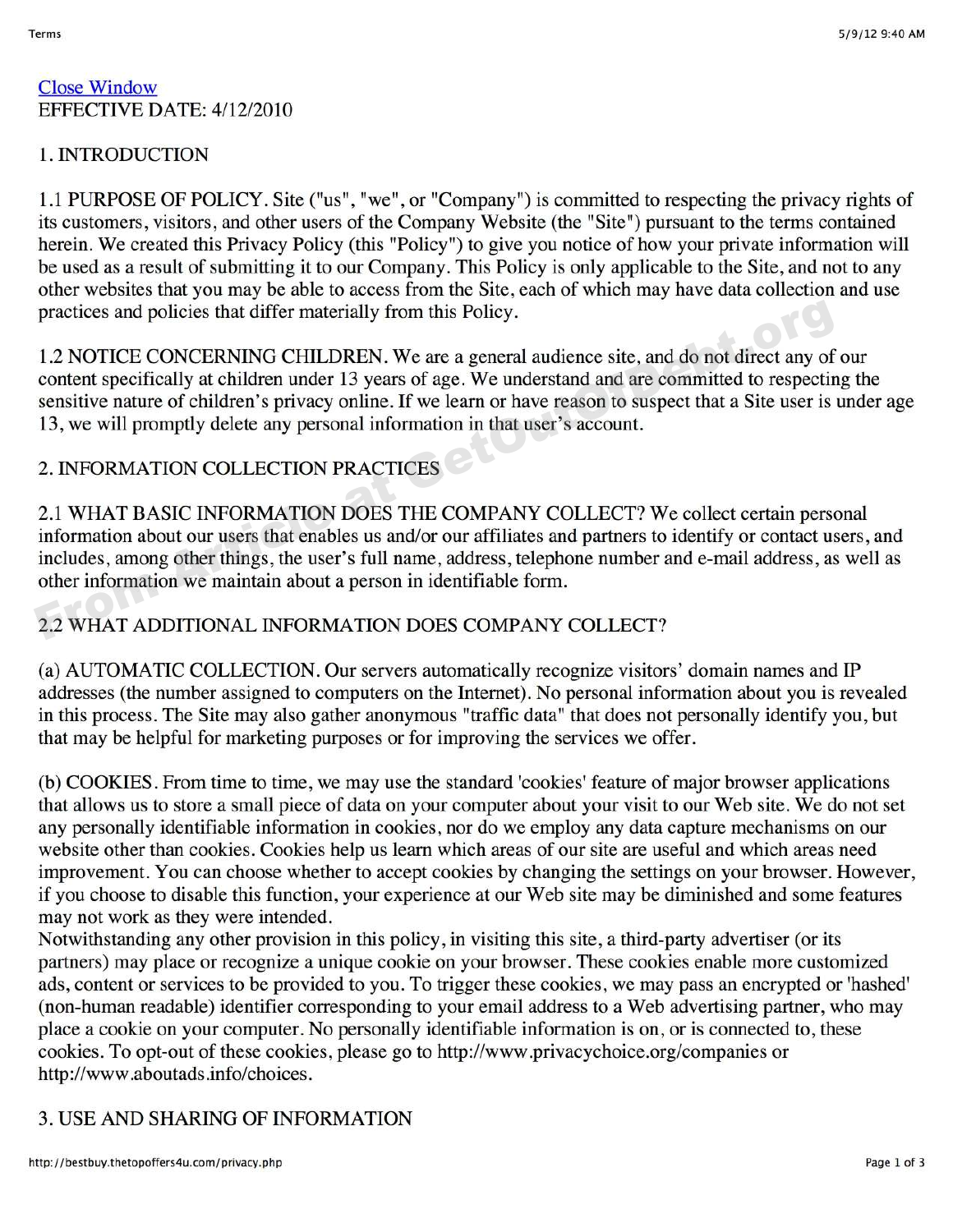### 3.1 WHAT DOES COMPANY DO WITH COLLECTED INFORMATION?

(a) PERSONAL INFORMATION. We will share any and all personal information you submit to our Company with third parties who may have products or services you will find of interest. We will share your information without your additional consent. We may also use your personal information to verify your identity, to check your qualifications, or to follow up with transactions initiated on the Site. We may also use your contact information to inform you of any changes to the Site, or to send you additional information about us. If you give your permission during the account registration process, we may share your information with our business partners or other companies so that they may send you promotional materials. By giving your permission during the account registration process, you expressly consent to receive such promotional materials from us, Debt Solution Center, and/or our business partners or other companies via various media channels, which includes, but is not limited to, SMS messaging (standard carrier text messaging charges will apply).

We may also share your information with affiliated and non-affiliated third-parties to offer products or services, including but not limited to magazine offers, that may be of interest or benefit to our customers. By providing your personally identifiable information through the Site, you have consented and given your express written permission to receive offers from such non-affiliated third parties.

(b) ANONYMOUS INFORMATION. We use anonymous information to analyze our Site traffic, but we do not examine this information for individually identifying information. In addition, we may use anonymous IP addresses to help diagnose problems with our server, to administer our site, or to display the content according to your preferences. Traffic and transaction information may also be shared with business partners and advertisers on an aggregate and anonymous basis. your permission during the account registration process, you express y conserver such prominent that in the channels, which includes, but is not limited to, SMS messaging (standard carrier text messaging channels, which in

(c) USE OF COOKIES. We may use cookies to deliver content specific to your interests, to save your password so you don't have to re-enter it each time you visit our site, or for other purposes. Promotions or advertisements displayed on our site may contain cookies. We do not have access to or control over information collected by outside advertisers on our site.

(d) DISCLOSURE OF PERSONAL INFORMATION. We may disclose personal information if required to do so by law or in the good-faith belief that such action is necessary to (I) conform to the edicts of the law or comply with legal process served on Company or its parent company, subsidiaries or affiliates, (2) protect and defend the rights or property of Company or the users of the Site, or (3) act under exigent circumstances to protect the safety of the public or users of the Site.

(e) SALE OF INFORMATION. In order to accommodate changes in our business, we may sell or buy portions of our company or other companies or assets, including the information collected through this Web site. If Company or substantially all of its assets are acquired, customer information will be one of the assets transferred to the acquirer.

(f) ACCESS TO INFORMATION. Unfortunately, we do not maintain any procedures for you to review or request changes to the information that we collect about you, except that you may request that we remove all information about you from our database by contacting us in accordance with Section 6.1 below.

(g) CHOICES FOR PERSONAL INFORMATION, By submitting personal information at the Website, you agree that such act constitutes an inquiry and/or application for purposes of the Amended Telemarketing